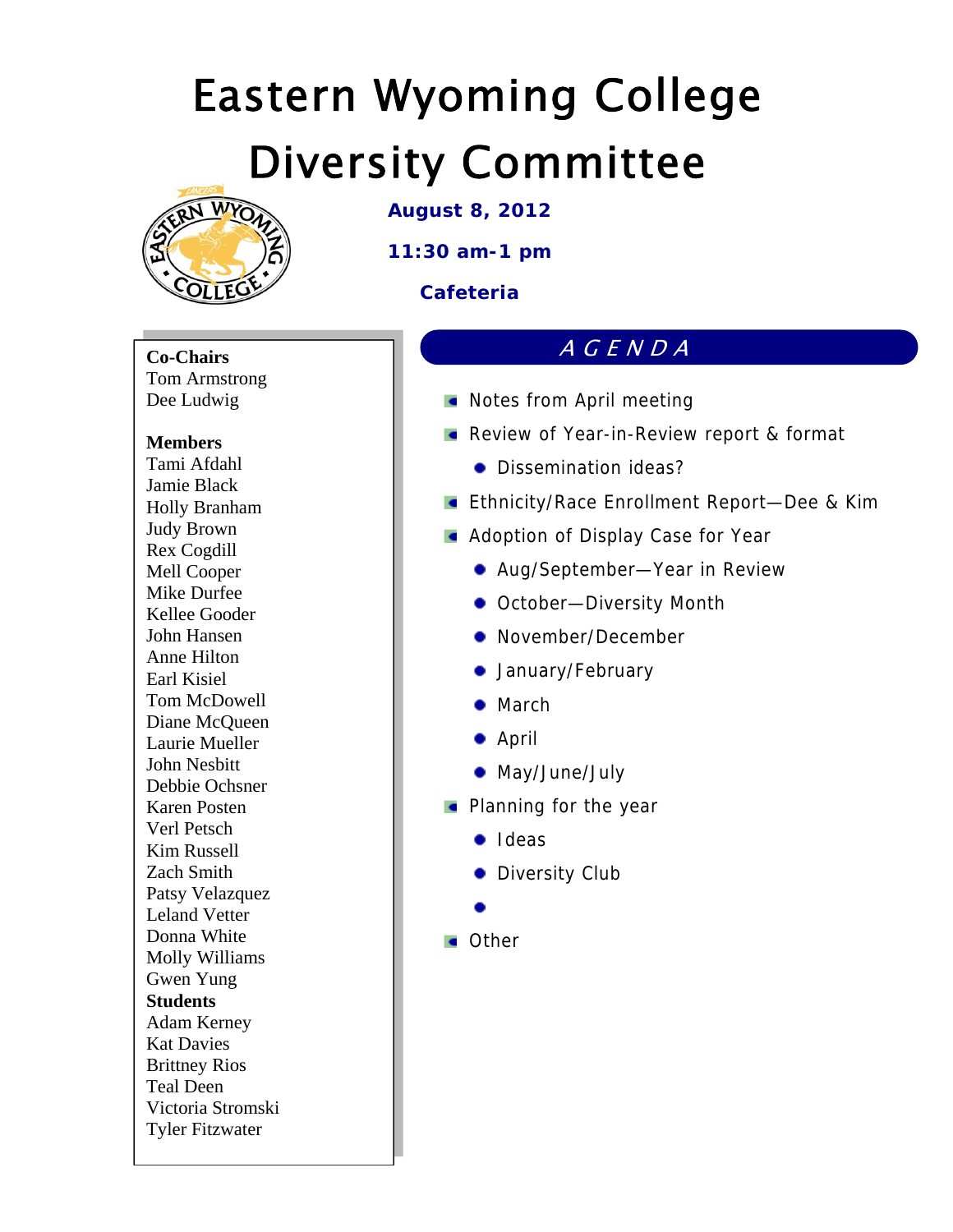#### Eastern Wyoming College **DIVERSITY MEETING NOTES** August 8 2012, 11:30 a.m. – 1:00 p.m. Cafeteria

**Present:** *Dee Ludwig, Tami Afdahl, Holly Branham, Rex Cogdill, Mai Lee Holmes, Kellee Gooder, Tom McDowell, John Nesbitt, Debbie Ochsner, Karen Posten, Kim Russell, Zach Smith, Patsy Velazquez, Donna White*

**Notes from April Meeting:** • Minutes from the previous meeting were distributed and reviewed. No changes were made.

**Review of Year-in-Review Report &** 

- **Review of Year-in-Review Report & •** The Diversity Committee Year-End Review and a cover-letter **Format:** from Dr. Armstrong were distributed and discussed from Dr. Armstrong were distributed and discussed.
	- The publication *The Power of Diversity, Issue 1* was distributed. Ideas for its publication and dissemination were discussed: - It will be distributed at in-service. After that it could be a quarterly publication.

- It could be distributed to EWC employees, town hall meeting participants and all others who are interested in diversity. - It was suggested that perhaps John Hansen and his group could

do the next publication.

Ideas for Dissemination:

- Will be distributed in In-service packet and will be available on the web page.

- Could be available in the Student Services Office with other publications.

- Could be distributed at Orientation, available on the Diversity display, and could also be distributed through other service clubs in the community.

**Adoption of Display Case for the Year:**

- **Ethnicity/Race Enrollment Report:** The Annual Ethnicity/Race Report was distributed. It was noted that the number of "Unknown Ethnicity and Race" students reported is decreasing. This makes for a more accurate report for EWC.
	- August/September will be used to display the Year-in-Review.
	- October is Diversity Month as well as National Hispanic Heritage Month. We need a volunteer for this month. It was suggested that we ask Judy Brown and the Gear-Up office if they would like to do the display for October.
	- November/December Patsy said the Diversity Club will do "Holidays around the World."
	- January/February African American History Month. Student Senate will be asked to set up this display.
	- March is Women's History Month. Zach and Mai Lee will do this display.
	- April is Community College Month. Tami will be in charge of this month.
	- May/June/July will again be "The Year-In-Review."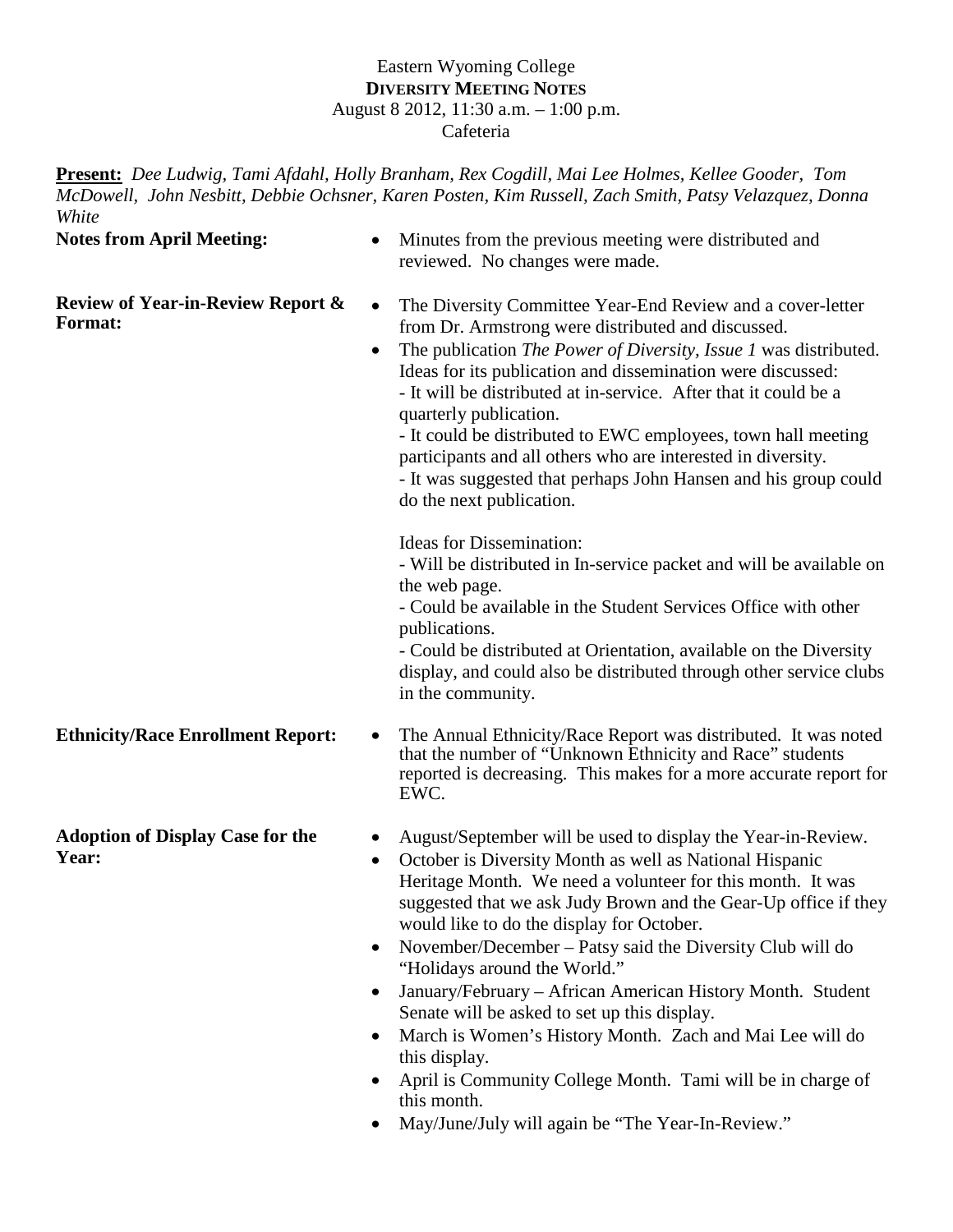#### **Planning for the Year:** • Ideas

- Student Ideas: An "EWC" family tree. Each leaf will have a student/employees name, who they are, their heritage, etc. We will have the leaves for the students to fill out at the Nacho Run.

- Housing – They will have the student's name with the flag from the state or country they are from displayed on each dorm door.

• Diversity Club - The Diversity Club will have meetings once a month.

**Other:** • Bridges Out-of-Poverty Presentation

- This is a follow up to the presentation at our last in-service. - There will be a Community Presentation on Monday 8/20

followed by the presentation at our In-Service on Tuesday 8/21.

- In the afternoon of 8/21 there will be a presentation on "Engaging the Under-Resourced Student."
- Peter Vogel still owes us another session. Do we want to have him back?

-Perhaps we could sponsor another town meeting with the community? We could take a different approach such as table facilitators and focus groups.

- Perhaps we should add additional people to the community mailing list.

- Overall consensus was not to have Peter back.
- The Fred Factor was discussed. This is a book a group of employees here at the college are reading. We hope having school "Freds" will help with student retention.
- The possibility of adding another advisor position was discussed. Perhaps this position could be combined with the position of a Multi-Cultural Advisor.
- The HLC visit is scheduled for 2014. Our report is due in the fall of 2013and in the fall of 2013 or the spring of 2014 we will request a visitation. The visitation team will consist of a twoperson team.

**Next Meeting:** • To Be Announced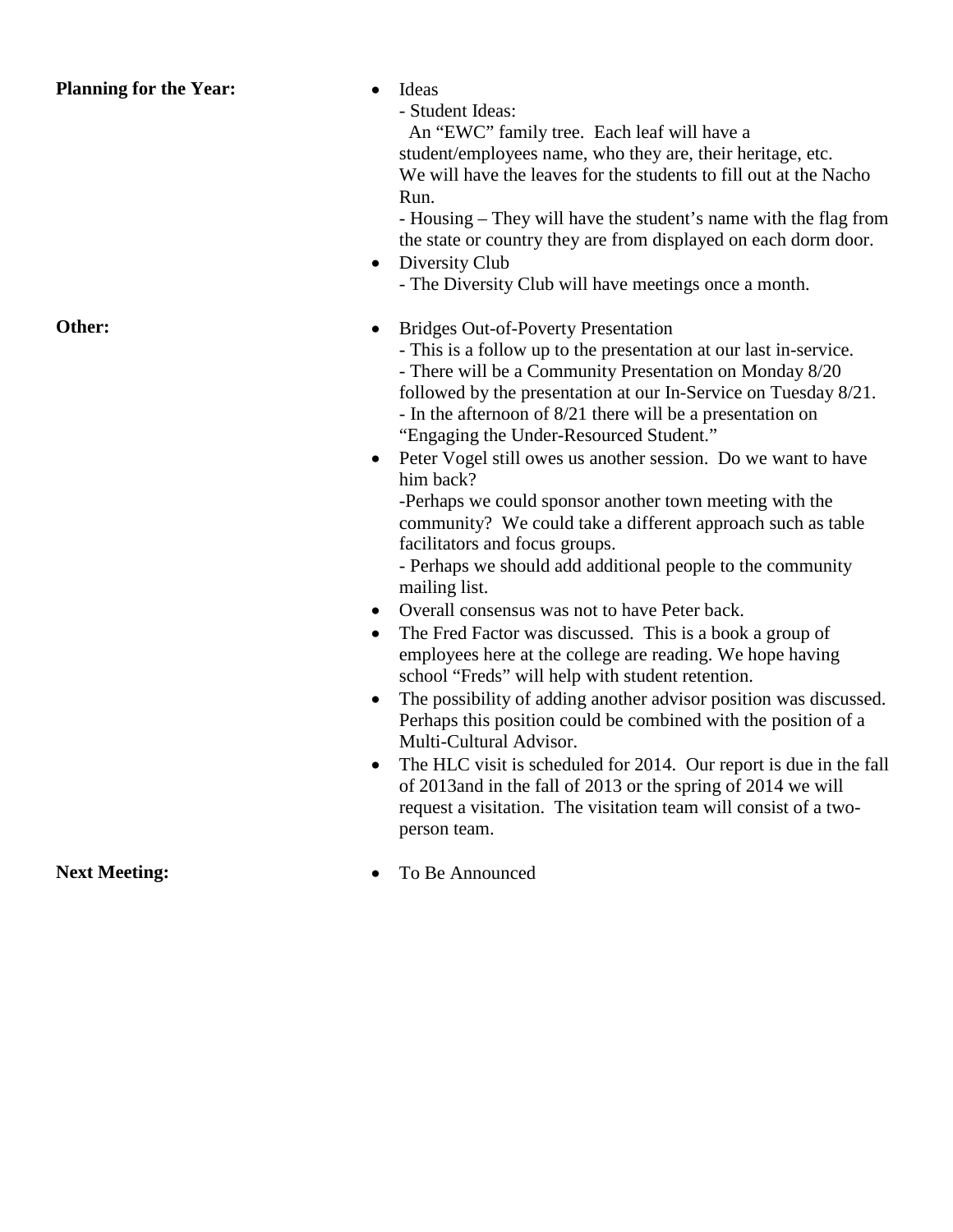#### Eastern Wyoming College **DIVERSITY MEETING NOTES** October 3, 2012, 12:00 p.m. – 1:00 p.m. T132

**Present:** *Tom Armstrong*, *Dee Ludwig, Jamie Black, Rex Cogdill, Mai Lee Holmes, Kellee Gooder, Tom McDowell, Debbie Ochsner, Karen Posten, Donna White, Molly Williams, Victoria Stromski. Guest: David Banville.* 

**Notes from August Meeting:** • Minutes from the previous meeting were distributed and reviewed. No changes were made. **Fulbright Application – David Fulbright Application – David** • The International Sub-committee has been working to bring a **Banville: Banville** foreign instructor to EWC. • The process to bring a Fulbright Scholar is: -Pick the Scholar -Complete the 15 page application -Have the application okayed, and -Apply for the grant to bring the Scholar • There were two candidates from Romania; one has been chosen and the second one is an alternate. Titus Man is an Associate Professor in Agriculture. If we receive the grant to bring him here, he will be here for one year starting in the fall of 2013. He will teach one or two courses per semester and will receive a small stipend. • The application was due on  $10/15/12$  and we will know if the application was accepted or rejected after January 31, 2013. **Review of Membership Including Students:** • Membership was discussed. We need to add students to our committee once more. The following students will be a part of our membership: - Diversity Club Representative: Victoria Stromski - Student At-Large: Teal Deen - Student At-Large; We would like a freshman student - Student Senate: To be determined We also discussed when the Diversity Committee will meet. It was decided that we will meet the 2<sup>nd</sup> Tuesday of each month at noon. Activities for the Year: • We discussed how often *The Power of Diversity* will be produced and printed. It was decided that it would be printed twice a year, once each semester. • The Community Relations Committee would like to bring community members in for a "Food for Thought" meeting to have snacks and talk about furthering diversity. Members of this committee are John Hansen, John Nesbitt, Anne, Mike, and Tom

Armstrong.

- Rex will talk to Laurie about an ethnic food night.
- Victoria reported that the Diversity Club had several ideas for Halloween. Discussed was a safety trick-or-treat for kids with tables rimming the cafeteria or having a booth down town for their safety trick-or-treat. Other ideas were: penny carnival, haunted house, pumpkin carving, or taking young students who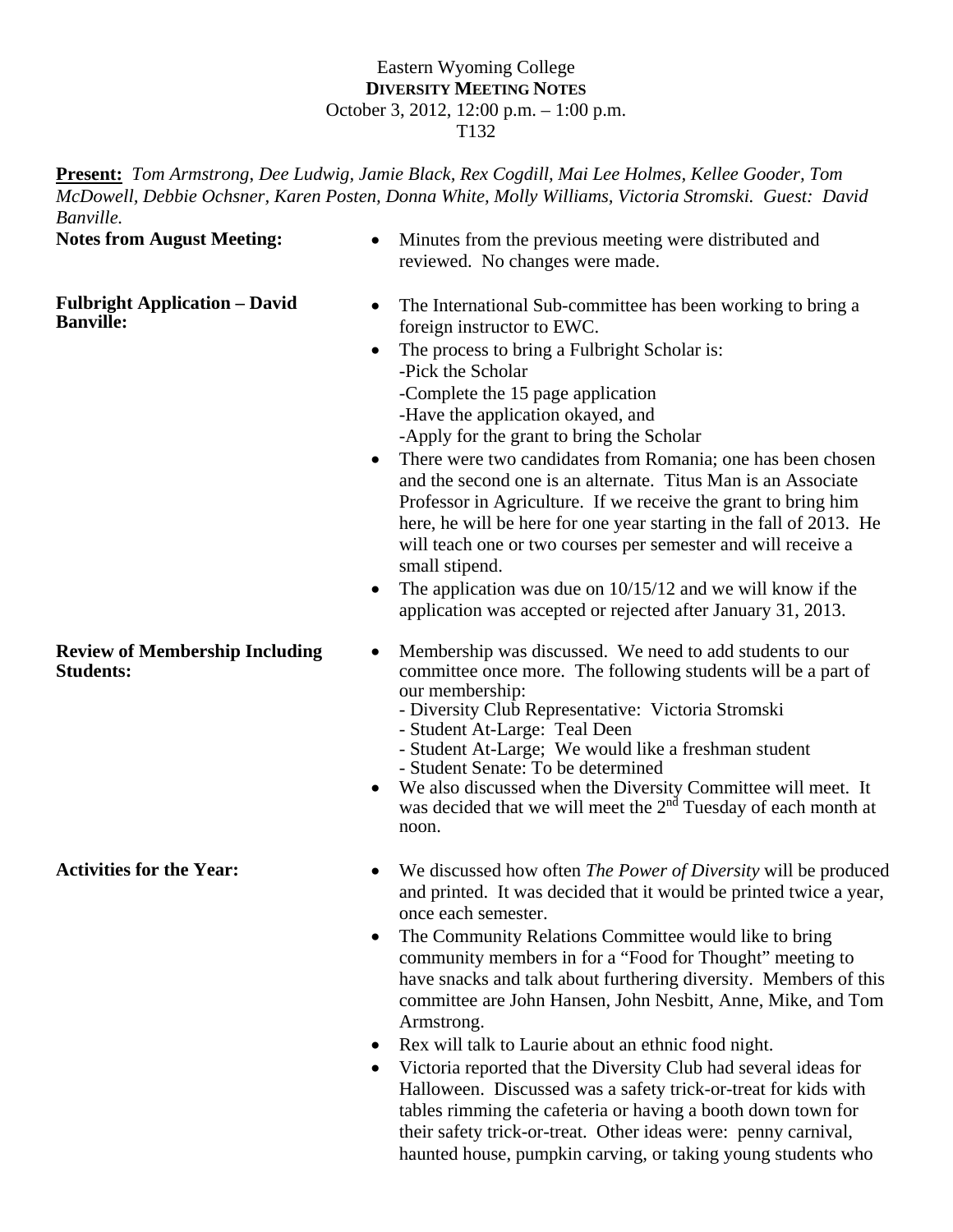had been nominated by their teachers to the maze.

- The Housing Committee met in September and discussed ways they could encourage diversity. They have hung posters, distributed different M & Ms to signify diversity, and distributed trail mix to show that diversity is good—nuts, fruits, etc. taste good together!
- An on-line Diversity calendar was discussed. Some would prefer a printed calendar, but others felt the on-line calendar would reach more people. We could sign up for a three-month trial period and see how many hits it receives to see if we want to continue the subscription. We could also post a picture of the calendar on EWC's Facebook page and say to "like" if you want to continue to be able to access the calendar. Rex will follow up on this activity.

| Bridges Out of Poverty Presentations were mostly positive.<br>Copies of the two "Bridges" books will be ordered for check out<br>from the Learning Office.<br>Rex reported that the Fred Factor program seemed to be well<br>$\bullet$<br>received. Donna reported that after two calls she followed up<br>with email and texting. Non-traditional students seemed to be<br>more responsive. Debbie thought it was a positive experience. A<br>few students came to her office, a few students were confused.<br>Timing seemed to be important. Also, perhaps students should<br>be given maps of the campus to ease their anxiety.<br>Debbie reported that the Student Senate has taken on 'hunger" as<br>$\bullet$<br>a project. They are helping unload trucks and pack backpacks for<br>the backpack hunger program at the middle school. |
|-----------------------------------------------------------------------------------------------------------------------------------------------------------------------------------------------------------------------------------------------------------------------------------------------------------------------------------------------------------------------------------------------------------------------------------------------------------------------------------------------------------------------------------------------------------------------------------------------------------------------------------------------------------------------------------------------------------------------------------------------------------------------------------------------------------------------------------------------|
|-----------------------------------------------------------------------------------------------------------------------------------------------------------------------------------------------------------------------------------------------------------------------------------------------------------------------------------------------------------------------------------------------------------------------------------------------------------------------------------------------------------------------------------------------------------------------------------------------------------------------------------------------------------------------------------------------------------------------------------------------------------------------------------------------------------------------------------------------|

**Next Meeting:** • November 13, 2012 (later amended to November 15, 2012)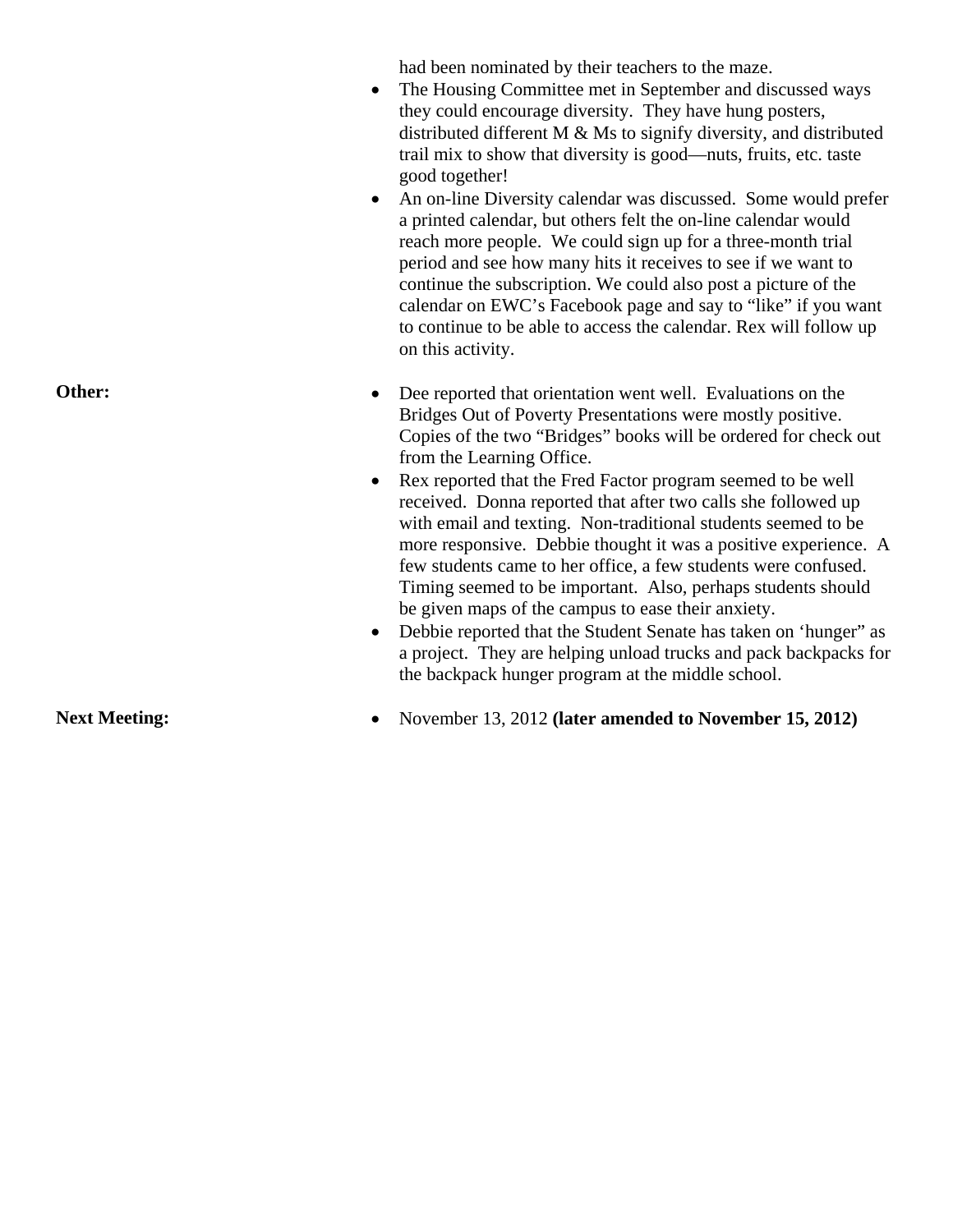

**November 15, 2012** 

 $12 - 1$  pm

T131

### AGENDA

- Welcome new members
	- Notes from October meeting
	- Revisiting Meeting Dates for Year
	- Data Review-Kim Russell
	- Committee & Member Reports
		- International Efforts Subcommittee-David Banville, chair
		- · Diversity Club-Victoria Stromski
		- · Others?
	- Regroup Activity-Committees & Charges
		- Prune & refocus?-Tom Armstrong
	- other

#### **Books for Checkout (Learning Office)**

Bridges out of Poverty-Strategies for Professionals & Communities

Understanding and Engaging Under-Resourced College Students

**Co-Chairs Tom Armstrong** Dee Ludwig

**Members** 

David Banville Jamie Black Holly Branham **Judy Brown** Rex Cogdill Mell Cooper Mike Durfee Kellee Gooder John Hansen Anne Hilton Mai Lee Holmes **Becky McAllister** Tom McDowell Diane McOueen Laurie Mueller John Nesbitt Debbie Ochsner Karen Posten Verl Petsch Kim Russell Zach Smith Patsy Velazquez **Leland Vetter** Donna White Molly Williams Gwen Yung **Students Teal Deen** Joseph Onello Victoria Stromski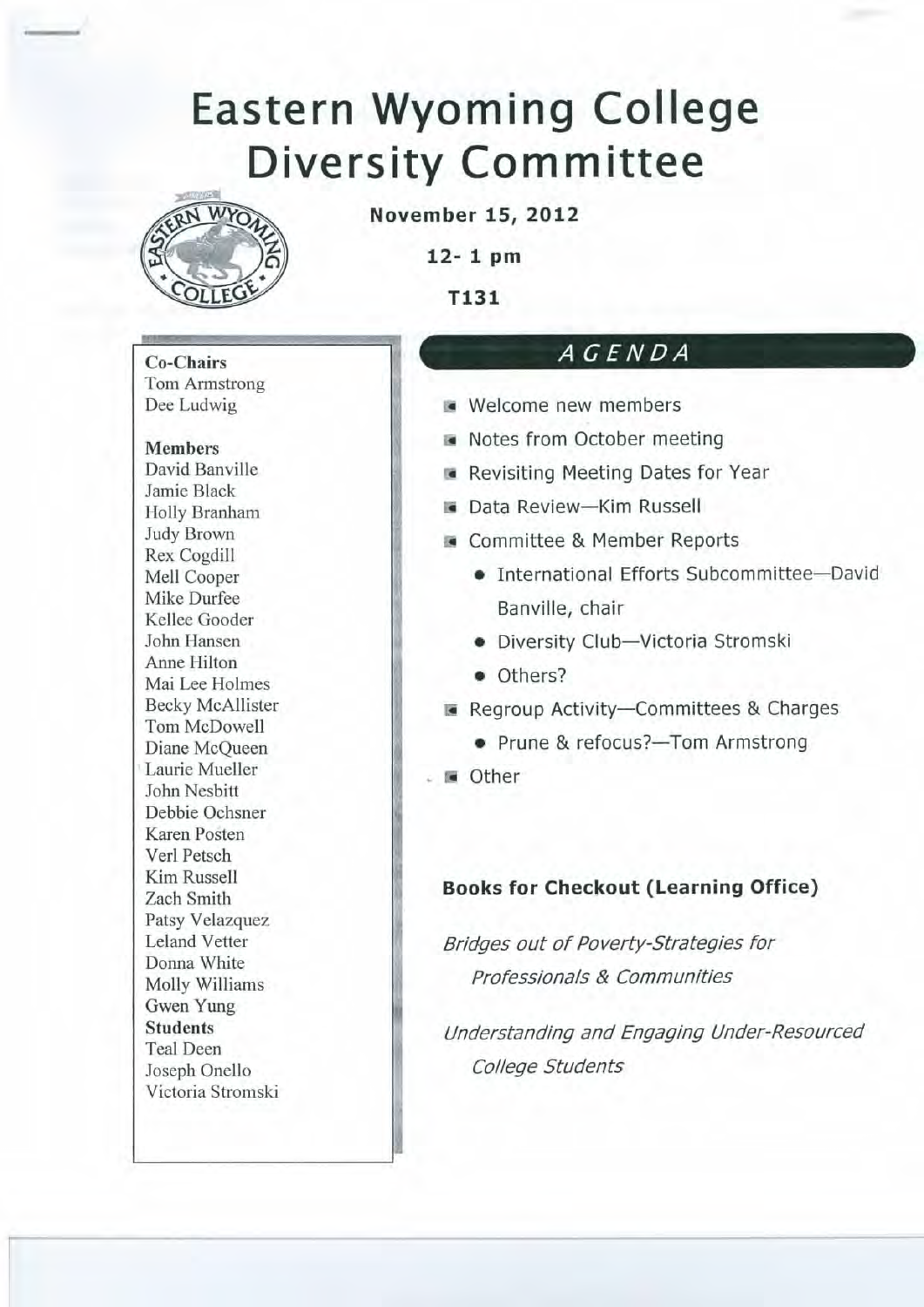#### Eastern Wyoming College **DIVERSITY MEETING NOTES** November 15, 2012, 12:00 p.m. – 1:00 p.m. T132

#### **Present:** *Tom Armstrong*, *Dee Ludwig, David Banville, Jamie Black, Kellee Gooder, John Hansen, Karen Posten, Kim Russell, Patsy Velazquez, Donna White, Teal Deen*

| <b>Welcome New Members:</b>                      | New members of the Diversity Committee were introduced and<br>welcomed. New members are:<br>-David Banville<br>-Mai Lee Holmes<br>-Becky McAllister who will eventually replace Molly Williams;<br>-Teal Deen who is a new student member representing the<br>Diversity Club; and<br>-Joseph Onello who is a new student member representing<br><b>Student Senate.</b><br>We still need additional student members.                                                                                                                                                                                                                                                                                                                                                                                                                                                                                                                                                                                                                                                                                 |
|--------------------------------------------------|-----------------------------------------------------------------------------------------------------------------------------------------------------------------------------------------------------------------------------------------------------------------------------------------------------------------------------------------------------------------------------------------------------------------------------------------------------------------------------------------------------------------------------------------------------------------------------------------------------------------------------------------------------------------------------------------------------------------------------------------------------------------------------------------------------------------------------------------------------------------------------------------------------------------------------------------------------------------------------------------------------------------------------------------------------------------------------------------------------|
| <b>Notes from October Meeting:</b>               | Minutes from the previous meeting were distributed and<br>$\bullet$<br>reviewed. No changes were made.                                                                                                                                                                                                                                                                                                                                                                                                                                                                                                                                                                                                                                                                                                                                                                                                                                                                                                                                                                                              |
| <b>Revisiting Meeting Dates for the</b><br>Year: | Meeting dates for the Diversity Committee were discussed. It<br>$\bullet$<br>was decided that the Committee will meet the third Tuesday of<br>each month. Donna moved and John Hansen seconded this<br>motion. All approved and the motion carried.                                                                                                                                                                                                                                                                                                                                                                                                                                                                                                                                                                                                                                                                                                                                                                                                                                                 |
| <b>Data Review-Kim Russell:</b>                  | A handout was distributed showing Eastern Wyoming College's<br>$\bullet$<br>Enrollment by Race and Ethnicity for the last six years. The data<br>includes the Department of Corrections, concurrent, and<br>Outreach enrollment.                                                                                                                                                                                                                                                                                                                                                                                                                                                                                                                                                                                                                                                                                                                                                                                                                                                                    |
| <b>Committee and Member Reports:</b>             | John Hansen is the chair of the Communication subcommittee<br>$\bullet$<br>David Banville is the chair of the International Efforts<br>$\bullet$<br>subcommittee<br>Student Life bagged a mixture of M&Ms and distributed the<br>$\bullet$<br>packets for Diversity Month.<br>The Diversity Club reported the following:<br>$\bullet$<br>-Membership is consistently over 20. 2/3 of the members are<br>Anglo, 1/3 of the members are other races.<br>-The Club has a new secretary;<br>-It also has a new Student Senate Rep - Carlos Amaro;<br>-Trunk or Treating for Halloween went well. Four Students and<br>Patsy and Dee helped with this activity. Student Senate requires<br>clubs to do one community service. The Trunk or Treating is<br>considered a community service.<br>-The Student Senate requires clubs to hold two fundraisers. The<br>Diversity Club is sponsoring 50/50 drawings as its first<br>fundraiser.<br>-The Club is in need of funds as they would like to visit the<br>Museum of Natural History.<br>-The club will set up the display in the case for November and |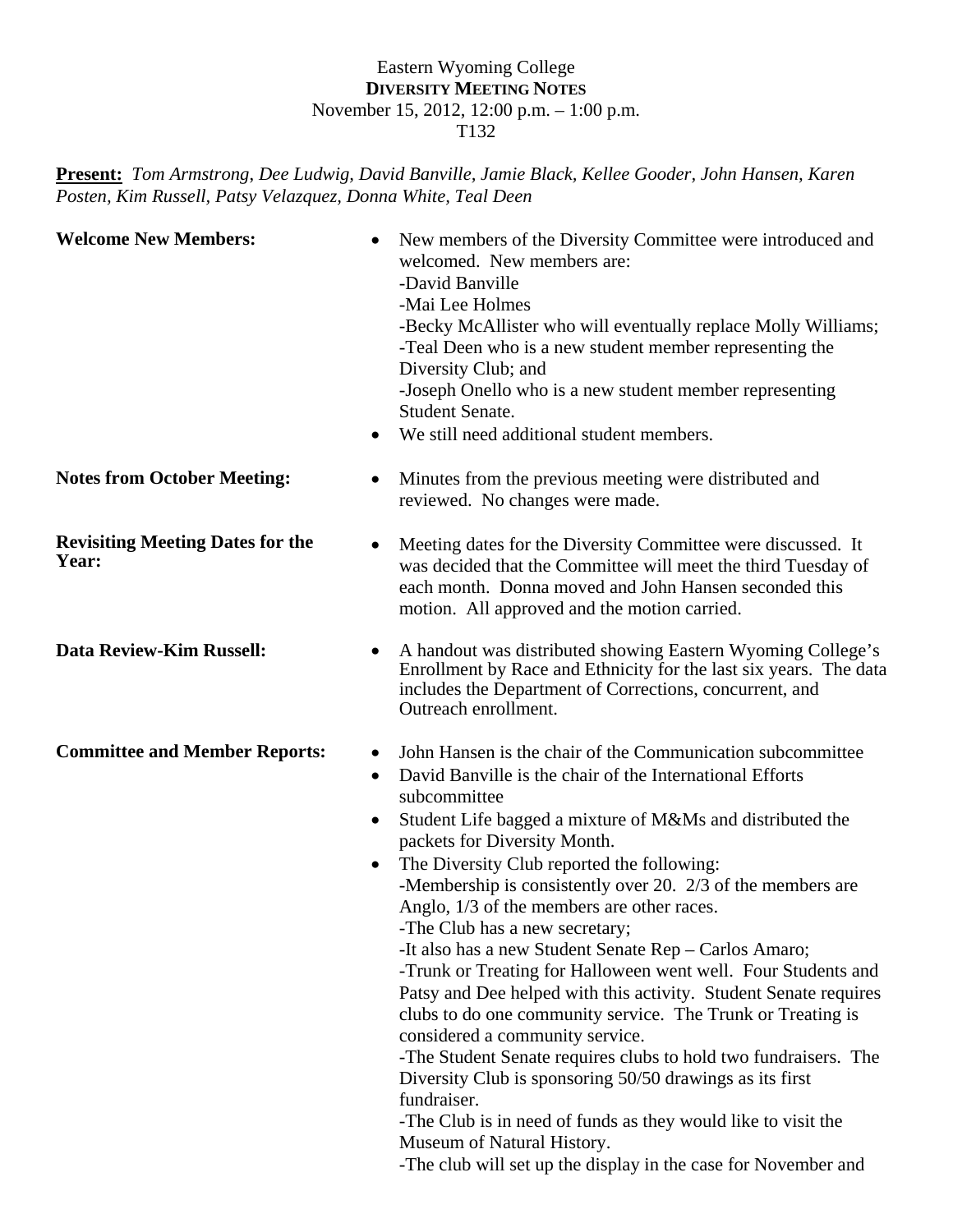December. The theme is "Around the World."

- Donna reported that Community Ed is offering a cooking series that includes diverse cooking classes. Thai, Romanian, and Italian food classes will be offered.
- We discussed why the Diversity committee was formed. It was formed to help meet The Higher Learning Commissions objectives, not to direct all diversity activities. If we tried to direct all activities, diversity might actually be limited. -If activities are provided, diversity often just happens.
- Discussion ensued as to who should be in charge of the display case and "The Corner." Perhaps student groups could take turns. If we assigned the display in the spring, student groups could adopt a month at that time.
- We also discussed *The Power of Diversity* news letter which is published once each semester. It was suggested that the first semester the newsletter could come from the Diversity Committee but perhaps the second semester newsletter could be student authored and include pictures of students along with quotes, reactions, or observations regarding diversity.
- Prune and refocus  $-$  Tom Armstrong. A list of the original Diversity subcommittees was distributed with the idea that now is a good time to revisit and see if any subcommittees should be discontinued or combined. A worksheet was provided for this purpose. The following decisions were made: -The **Hiring Practices** subcommittee will be discontinued and will be sent back to administration or the Personnel Committee. -The Diversity Club has been formed so the **International Students & Club** subcommittee will be discontinued. -**Student Life, Corner, and Calendar** subcommittees will be combined into one subcommittee titled **Campus Life**. -**Marketing/Image/Belonging and Enrollment/Recruiting/Retention & First Generation** subcommittees will be joined; and -**Professional Development and Community Forums/Conversations Resources & Speakers** will be combined into one subcommittee.

Next Meeting: **a** December 18, 2012

-

**Regroup Activity – Committees & Changes:**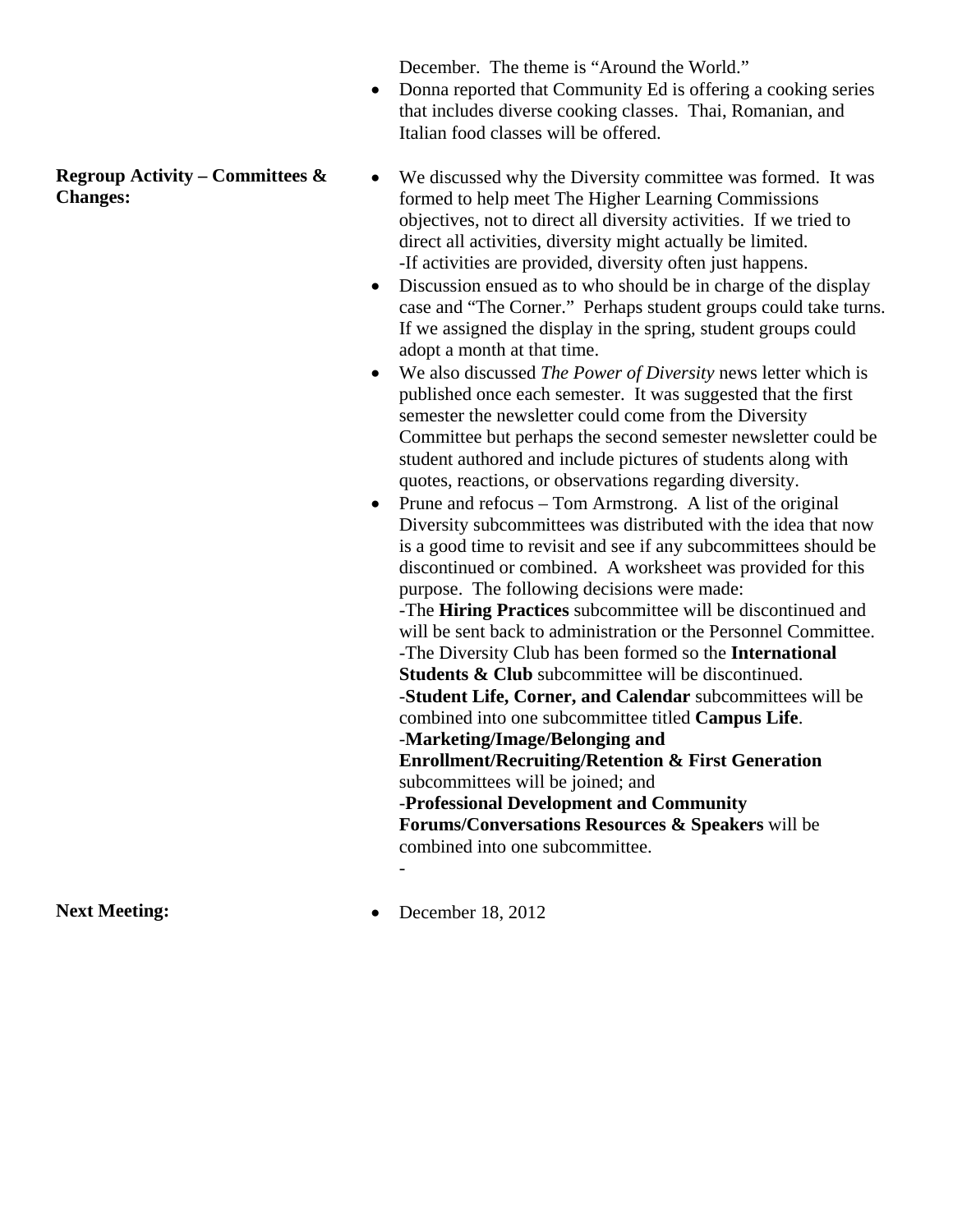

**February 19, 2013**

**12- 1 pm**

**T132** 

**Co-Chairs** Rex Cogdill Dee Ludwig

#### **Members**

Tom Armstrong David Banville Jamie Black Holly Branham Judy Brown Rex Cogdill Mike Durfee Kellee Gooder John Hansen Anne Hilton Mai Lee Olsen Becky McAllister Tom McDowell Diane McQueen Laurie Mueller John Nesbitt Debbie Ochsner Karen Posten Verl Petsch Kim Russell Zach Smith Patsy Velazquez Leland Vetter Donna White Gwen Yung

#### **Students**

Teal Deen Joseph Onello Victoria Stromski

## AGENDA

- **Approve Notes from November meeting**
- **Committee & Member Reports** 
	- International Efforts Subcommittee-David Banville, chair
	- Communications Subcommittee—John Hansen
	- Housing Diversity Efforts—Kellee Gooder
	- Others?
- **Summary of Hispanic Student Success session** from In-Service—Rex Cogdill & Dee Ludwig
- March—Women's History Month—Mai Lee Olsen & Zach Smith
- April—Community College Month—Holly Branham
- **Information Sharing** 
	- Goshen County 2012 PAWS Results
	- Wyoming High School Graduates Projection
	- Wyoming & United States Population
- **Cother**

#### **Books for Checkout (Learning Office)**

Bridges out of Poverty-Strategies for Professionals & **Communities** 

Understanding and Engaging Under-Resourced College **Students**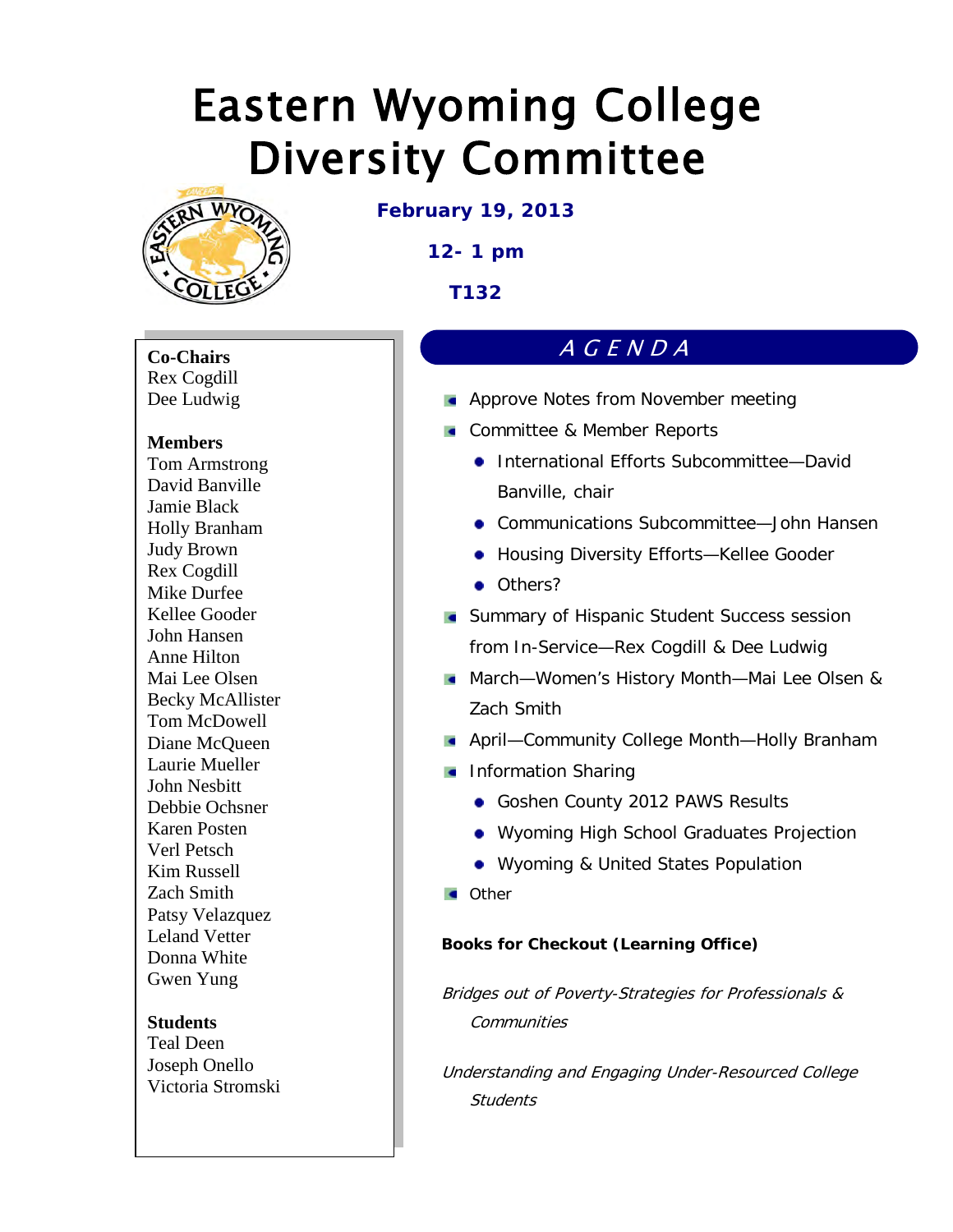#### Eastern Wyoming College **DIVERSITY MEETING NOTES** February 19, 2013, 12:00 p.m. – 1:00 p.m. T132

**Present:** *Rex Cogdill, Dee Ludwig, Tom Armstrong, David Banville, Jamie Black, Holly Branham, Mike Durfee, Kellee Gooder, John Hansen, Becky McAllister, Tom McDowell, John Nesbitt, Debbie Ochsner, Karen Posten, Verl Petsch, Kim Russell, Zach Smith, Patsy Velazquez, Donna White* 

#### **Approve notes from November meeting:**

• The meeting was called to order at 12:01 pm. The minutes from the previous meeting were distributed and reviewed. They stand as written.

#### **Committee and Member Reports:** • **International Efforts Subcommittee:**

 - David reported that our Fulbright Scholar Application has passed round one. The application is now in round two waiting for funding. It looks positive as we are highly recommended. Also, no college in Wyoming has hosted a Fulbright Scholar and no one from Romania has been in the United States as a Fulbright Scholar.

 - The Committee has also been brainstorming ideas to recruit international students. One idea is to identify a program to help recruit international students. John Nesbitt reported that a possible program of study would be a bilingual secretary program. We could possibly recruit 15-20 students from the same area (possibly Latin America or Mexico) through publications, Rotary, or other international committees. We will explore this idea more fully.

#### • **Communications Subcommittee:**

 **-** John Hansen reported that this committee will try to focus on small group discussion instead of large formal groups. Some ideas to attract small group discussion are:

 Pizza and conversation on hot topics and hot issues in the community on an evening monthly or two to three times a semester.

 Have mini "seminars of knowledge" with retired instructors a couple times a semester.

 - John and the Committee asked the Diversity Committee members to brainstorm for other ideas and these are the suggestions that were made:

 - Ask Don Hodgson to lead "Brown Bag" lunches like he used to.

- Topics of discussion could include:

Math

 Modern Day Politics – "What is New with the News?" Majors vs. Careers

Dealing with Change

EWC's History and Future—where are we going? Past,

present, and future—what can EWC do for you?

Macro Focus of Diversity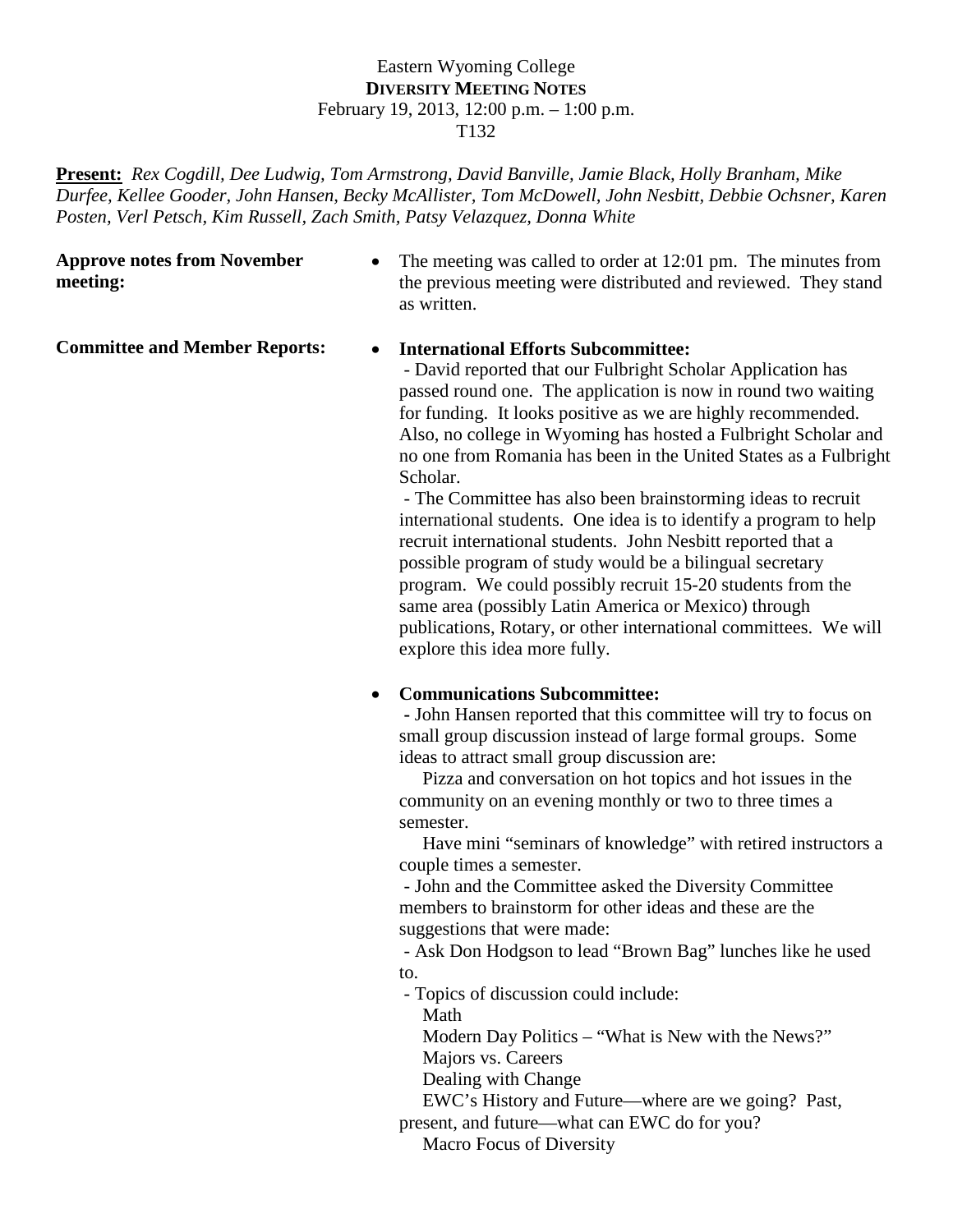- The Communication committee has found that in dealing with poverty issues the students are easy to identify but the steps to help the students are difficult to identify. It was discussed that perhaps a group of identified high school mentors could help with college events ( i.e. College for a Day, etc.) and this would give students mentors to look up to. • **Housing Subcommittee** - Published a housing news letter - Celebrated Valentine's Day as well as a Jewish Holiday - Have plans to celebrate St. Patrick's Day - Would like to host a luau  **-** Would like to have Sharon Rickenbach come back with her presentation "Your Brightest Color" Debbie reminded us that lots of diversity situations "just happen" and it would be nice to record these times as well as the planned diversity events. Lynn is collecting all the diversity evidence so if you see a situation you would like to have recorded, please provide evidence to Lynn. **Summary of Hispanic Student**  • A summary of this session was distributed and Rex and Dee talked about the summary. All agreed it had some helpful ideas that will be explored further. **March – Women's History Month:** • Mai Lee and Zach will be setting up the corner display for this month. Dee ordered a kit for celebrating Women's History and Rex has posters from last year. The corner display will again make use of a computer presentation. **April – Community College Month:** • Business after Hours will be held at the new livestock barn. • There will be more planned, probably a lot of the same activities as last year. **Information Sharing:** • Handouts were distributed showing the Goshen County 2012 PAWS Results, Wyoming High School Graduates Projection, and Wyoming & United States Population, -The PAWS results show that Hispanics start out with a higher percent below basic than Whites in both reading and math and the gap grows wider through the school years. Discussion here was that often parents aren't able to help their children with math. Perhaps we could sponsor a free "Math for Parents" class through Community Ed. **Other:** • The Multicultural Diversity Club will be meeting and watching the movie "Shots Fired." The Club is looking for a trip on which to take its students. In order to be qualified to go on the trip the students must attend the meetings and participate in at least one club activity.

• GSA will be taking students to the Shepard's Symposium on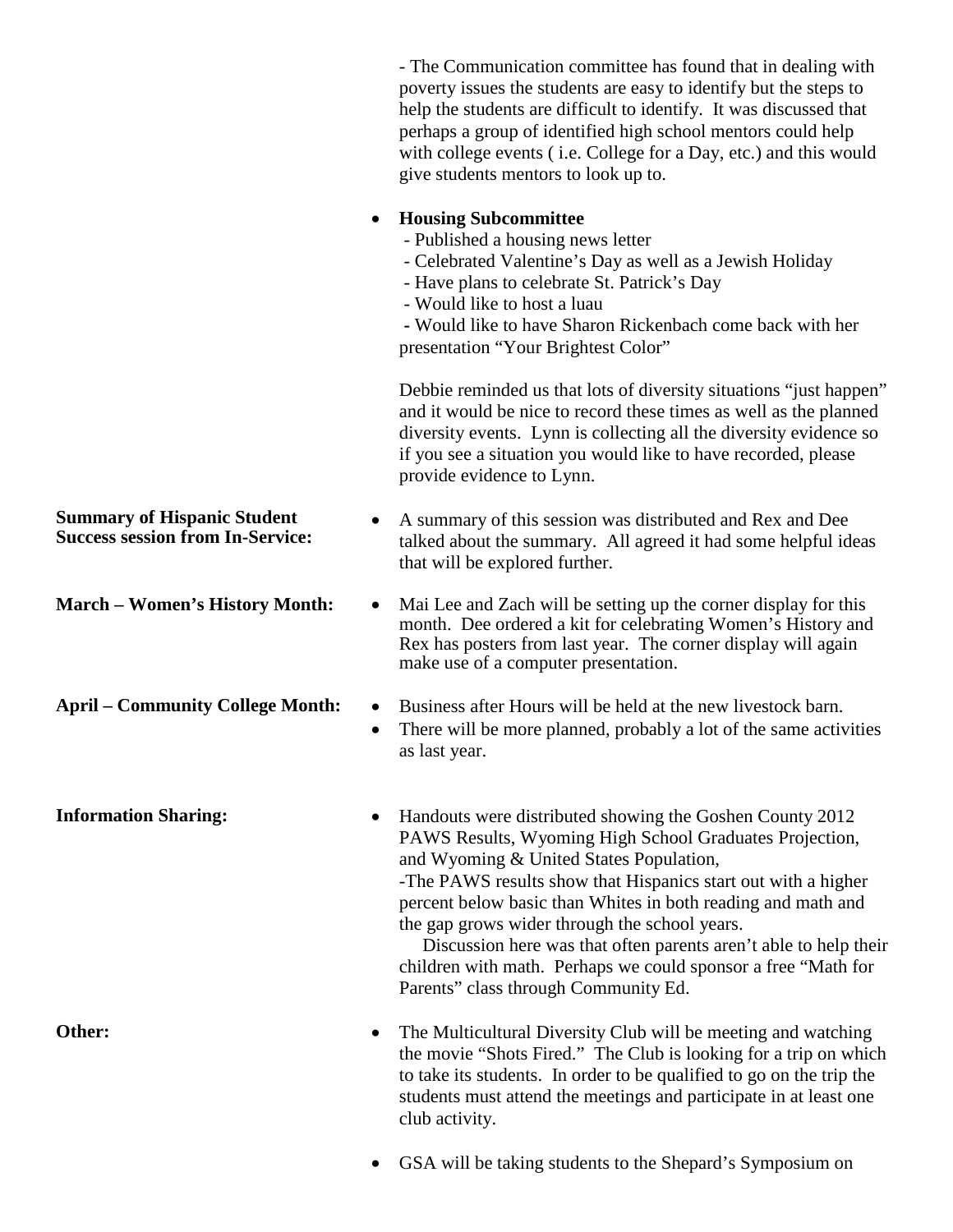April  $4<sup>th</sup>$  and  $5<sup>th</sup>$ . The trip is open to all students. The club has money for the rooms but asked if the Diversity club could help provide funds for food. They are asking for \$500.

- Cultural Competency Training is being held at Eastern Wyoming College. This training is sponsored by Wyoming Office of Multicultural Health. They have asked for funds for snacks and meals for 50 people—around \$500.
- Holly moved and John Hansen seconded the motion to approve funds for the above requests. The motion carried.
- **Next Meeting:** March 19, 2013, Noon, T132.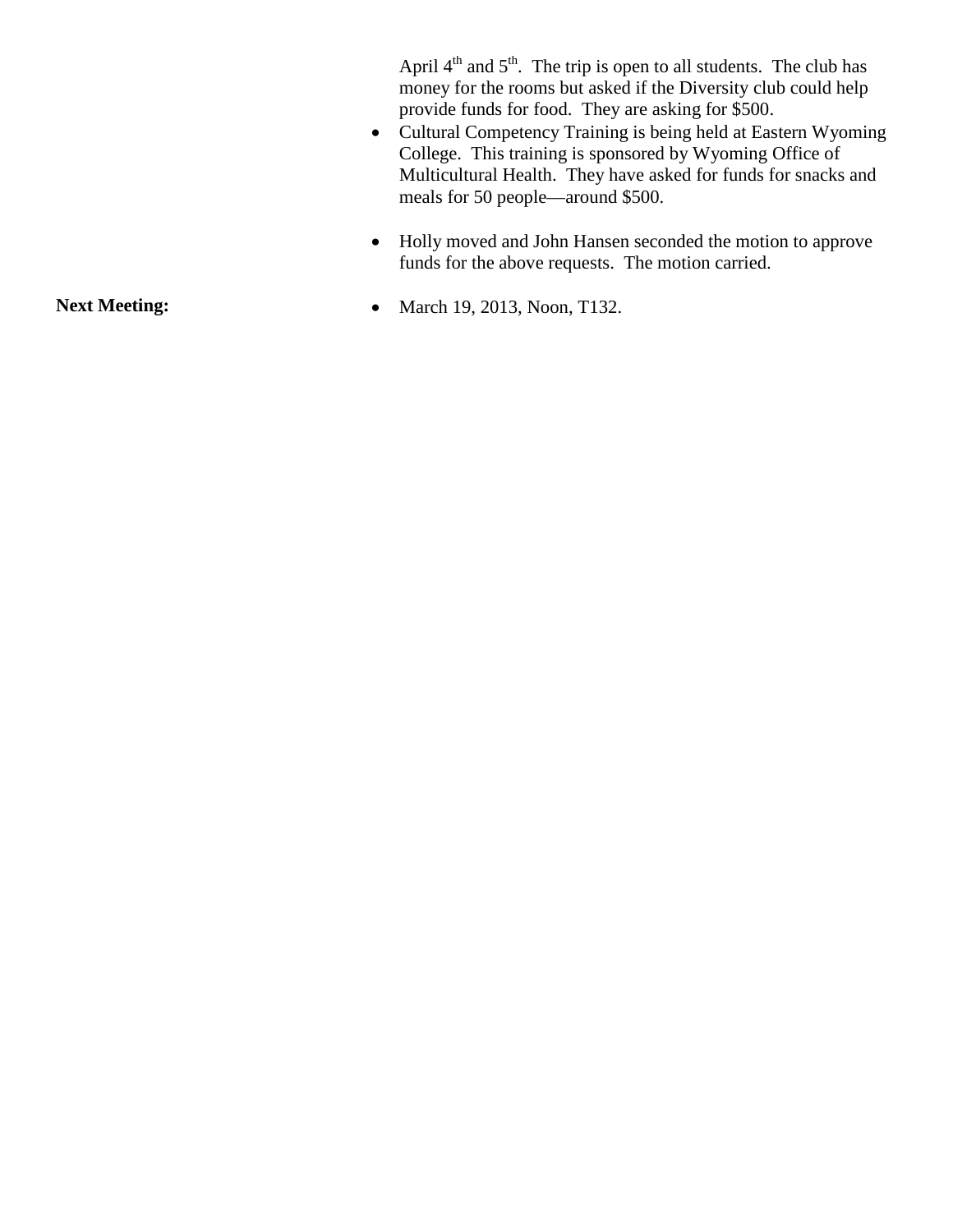

**March 19, 2013** 

**12- 1 pm** 

**T131** 

**Co-Chairs**  Rex Cogdill Dee Ludwig

#### **Members**

Tom Armstrong David Banville Jamie Black Holly Branham Mike Durfee Kellee Gooder John Hansen Anne Hilton Mai Lee Olsen Becky McAllister Tom McDowell Diane McQueen Laurie Mueller John Nesbitt Debbie Ochsner Karen Posten Verl Petsch Kim Russell Zach Smith Patsy Velazquez Leland Vetter Donna White Gwen Yung

#### **Students**

Teal Deen Joseph Onello Victoria Stromski

## AGENDA

- **Approve Notes from February meeting**
- **Committee & Member Reports** 
	- International Efforts Subcommittee—David Banville, chair
	- Communications Subcommittee-John Hansen, chair
	- Others?
- **Hispanic Information Session** 
	- **April 25, 5:30-7 pm** 
		- Rex, Dee, Mike, Patsy, others
- **April-Display, College Relations** 
	- Community College Month—Holly Branham
- **Information Sharing** 
	- Cultural Competency Training—May 1
- **Cother**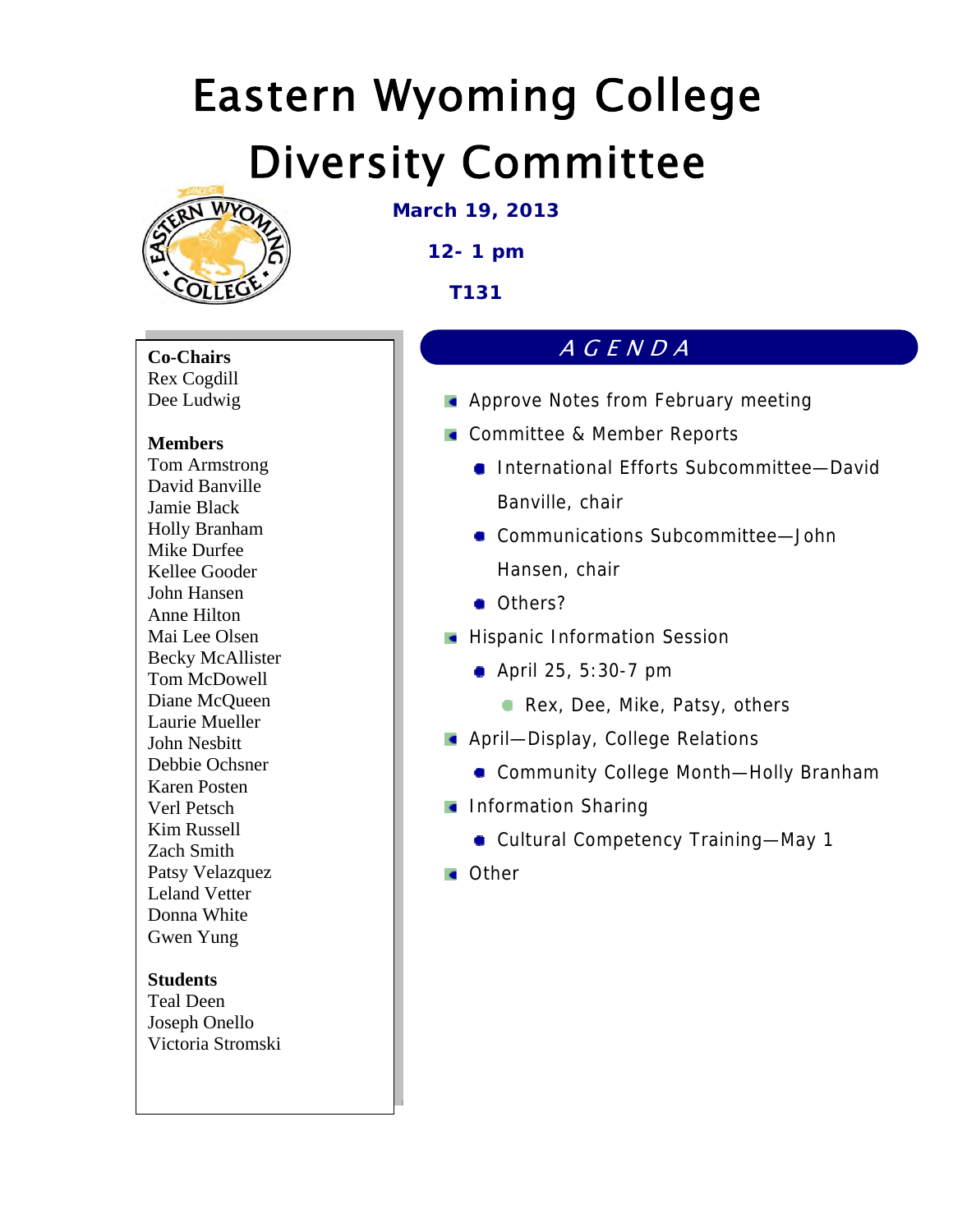#### Eastern Wyoming College **DIVERSITY MEETING NOTES** March 19, 2013, 12:00 p.m. - 1:00 p.m. T131

Present: Rex Cogdill, Dee Ludwig, David Banville, Jamie Black, Mike Durfee, Kellee Gooder, John Hansen, Becky McAllister, Tom McDowell, John Nesbitt, Karen Posten, Verl Petsch, Zach Smith,

**Approve notes from February** meeting:

- Rex called the meeting to order at 12:04 pm. The minutes from the previous meeting were distributed and reviewed. Mike made a motion to accept the minutes, John Hansen seconded. They stand as written.
- New member Susan Stephenson was welcomed.

#### **Committee and Member Reports:**

#### **International Efforts Subcommittee:**

- David reported that the Fulbright Scholar passed the language test.

- We have not heard anything about the second round in the Fulbright Scholar program which is the confirmation of funding from the state department (the first round was the acceptance of our Fulbright Scholar). We are in a positive holding pattern.

• Communications Subcommittee:

- There was no report from this committee.

• Housing Subcommittee

- Kellee reported that the Housing Committee is planning to have Sharon Rickenbach come back and give her "colors" presentation. No date has been set yet.

A handout about this session was distributed. This information night for Goshen County High School Hispanic sophomores, juniors and seniors and their families will be held on April 25,  $2013$  from  $5 \text{pm} - 7 \text{pm}$  in the cafeteria. A meal will be served and then there will be brief overviews of the programs that are available at EWC.

• Suggestions made for this night were: - have childcare available

- have instructors available (Andy Espinoza, John Hansen, and John Nesbitt volunteered).

- have students who attend complete a prospect card

- The next meeting about this information night will be on April  $q^{th}$
- April is Community College Month. - Business after Hours will be held at the Large Animal Facility. - College Relations is in charge of the corner display.
- A handout regarding the Cultural Competency Training that is being held at Eastern Wyoming College on May 1st was

**Hispanic Information Session:** 

**April-Display, College Relations:** 

**Information Sharing:**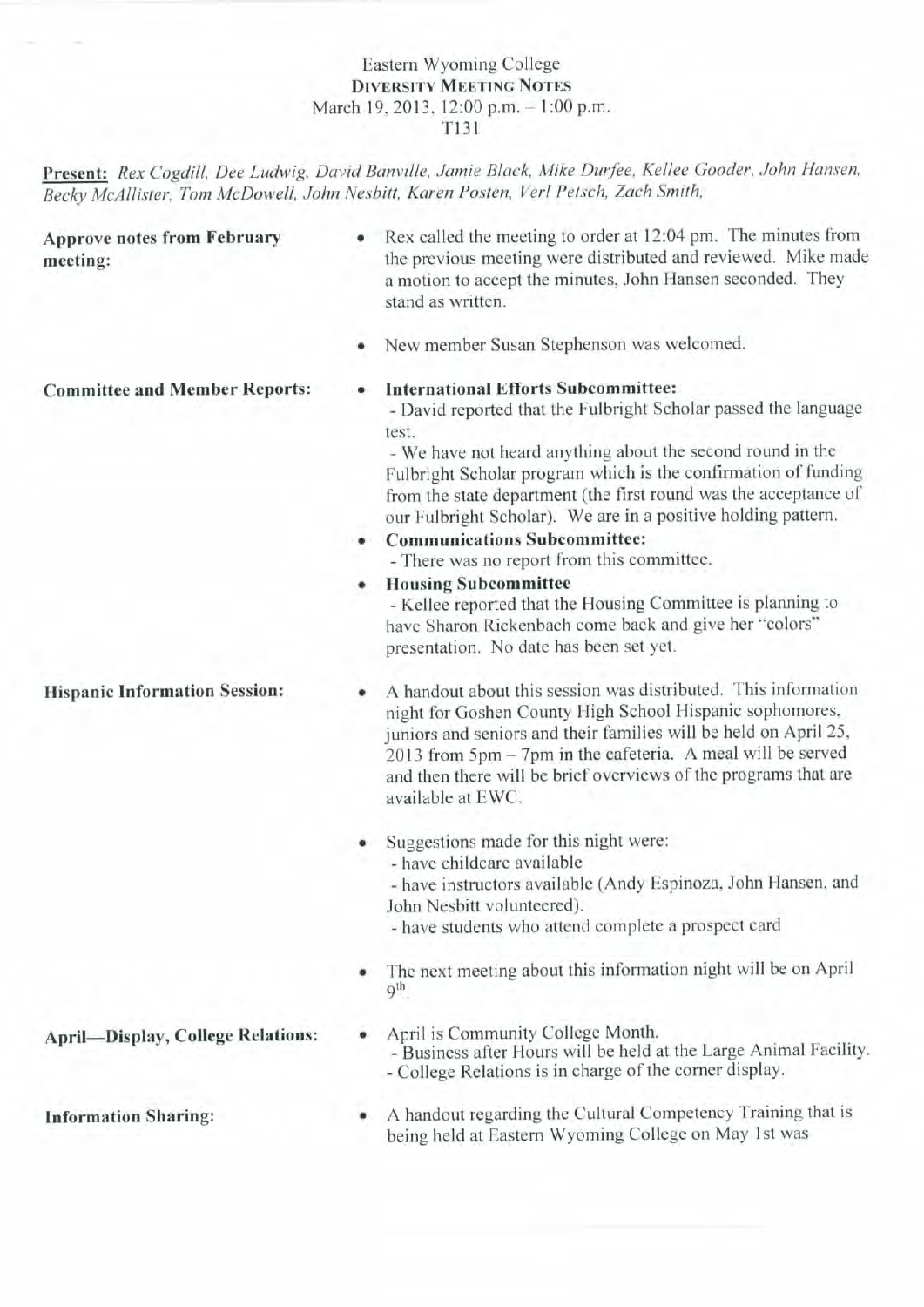distributed.

- This training is sponsored by Wyoming Office of Multicultural Health.

- There is no charge to attend the training and registration is online.

- The Diversity Committee is contributing \$500 to pay for lunches for the attendees.

Other:

The Committee was reminded about the May 21<sup>st</sup> registration for Goshen County Students. We are hoping they will register while they are still in the "school mode." Along with this, Financial Aid is giving Summer Awards that will pay tuition for one summer class for Goshen County Seniors who have graduated.

- Sophomore registration will begin on April 18<sup>th</sup> A special registration for freshmen who will register on Lancer Net will be held April 19<sup>th</sup> from 11am - 3pm in the Learning Skills Lab. Open registration begins on April 22<sup>nd</sup>.

Cinco de Mayo  $\bullet$ 

- This is the 3<sup>rd</sup> most important date in Mexican Culture. It falls on a Sunday this year. Housing is celebrating on May 5th with a taco bar and a "Minute to Win It" competition.

- A discussion was held about the college having a Cinco de Mayo celebration on May 6<sup>th</sup>.

- A Cinco de Mayo committee was set up and those on the committee are:

John Hansen John Nesbitt **Becky McAllister** Donna White

- Money is available to fund the celebration.

John Hansen reported that the Journalism and Political Science classes are working on the EWC newspaper, The Lancer Post. - They hope to publish it this semester and continue with it next year.

**Next Meeting:** 

April 16, 2013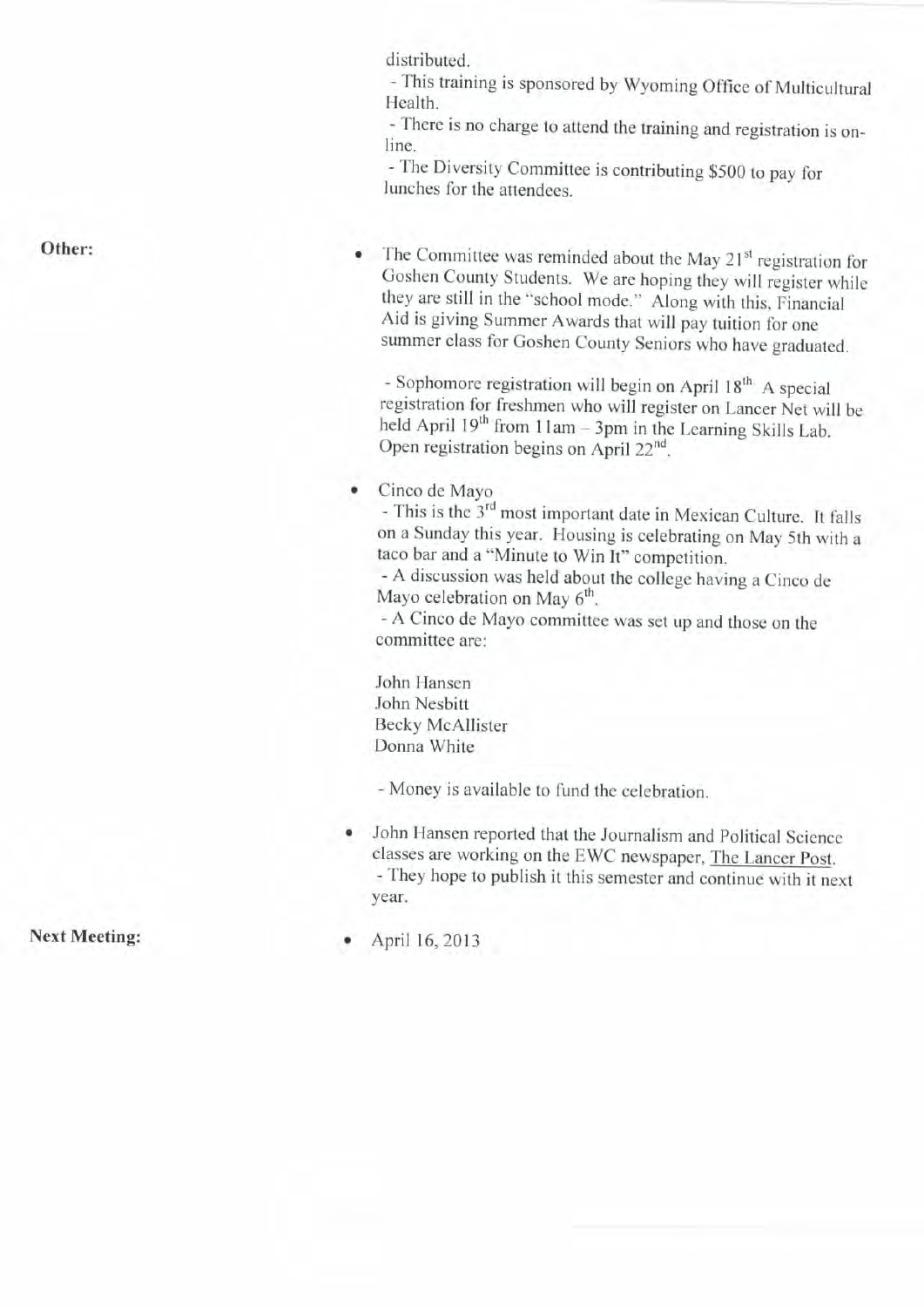

**April 16, 2013** 

**12- 1 pm** 

**T132** 

**Co-Chairs**  Rex Cogdill Dee Ludwig

#### **Members**

Tom Armstrong David Banville Jamie Black Holly Branham Mike Durfee Kellee Gooder John Hansen Anne Hilton Mai Lee Olsen Becky McAllister Tom McDowell Diane McQueen Laurie Mueller John Nesbitt Debbie Ochsner Karen Posten Verl Petsch Kim Russell Zach Smith Patsy Velazquez Leland Vetter Donna White Gwen Yung

#### **Students**

Teal Deen Joseph Onello Victoria Stromski

### AGENDA

- **Approve Notes from March meeting**
- **Committee & Member Reports** 
	- International Efforts Subcommittee—David Banville, chair
	- Communications Subcommittee-John Hansen, chair
	- Others?
- **Hispanic Information Session** 
	- **April 25, 5:30-7 pm** 
		- Rex, Dee, Mike, Patsy, others
	- **Discussion about possible Cinco de Mayo** celebration
	- Community College Month—BAH May 2
	- Cultural Competency Training—May 1
- **Cother**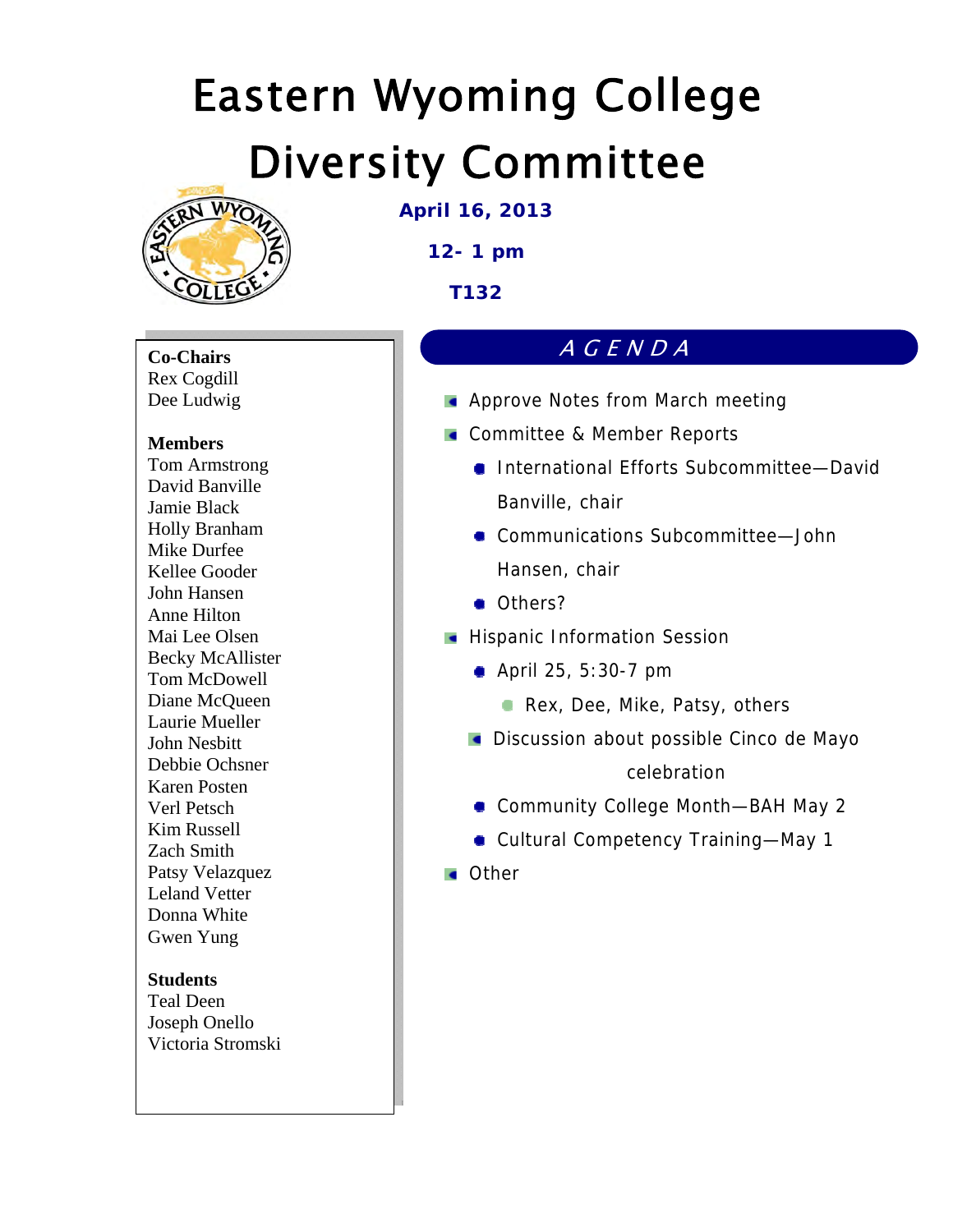#### Eastern Wyoming College **DIVERSITY MEETING NOTES** April 16, 2013, 12:00 p.m. – 1:00 p.m. T132

**Present:** *Dee Ludwig, Tom Armstrong, David Banville, Jamie Black, Mike Durfee, Kellee Gooder, John Hansen, Mai Lee Olsen, Becky McAllister, Tom McDowell, John Nesbitt, Karen Posten, Kim Russell, Susan Stephenson, Patsy Velazquez, Donna White, Gwen Yung* 

**Approve notes from March meeting:** • The minutes from the previous meeting were distributed and reviewed. John Hansen made a motion to accept the minutes, Mike seconded. They stand as written.

#### **Committee and Member Reports:** • **International Efforts Subcommittee:**

 - David reported that the Fulbright Scholar's wife will join him for six of the nine months he is here.

 - We have not yet heard about funding for the Fulbright Scholar but April is the funding month. We are half way there. - It was called to the Committee's attention that here is a new certificate being offered. It is a 16 credit hour certificate titled English as a Second/Foreign Language Teaching Certificate Program. It is intended for individuals wanting to teach English as a Second Language and/or English as a Foreign Language. - International student recruiting was discussed. Mai Lee spoke with Joel Muehler from Western Wyoming College. He is a recruiter who travels abroad to recruit students. He would be willing to talk with us about international recruiting via a conference call.

• **Communications Subcommittee: -** There was no report from this committee.

### • **Housing Subcommittee**

 - Kellee reported that the Housing Committee is hosting a game night on May  $5<sup>th</sup>$ . A meal will also be provided.

**Hispanic Information Session:** • This information night for Goshen County High School Hispanic sophomores, juniors and seniors and their families will be held on April 25, 2013 from 5 pm  $-7$  pm in the cafeteria. 46 students and their families have been invited.

- Hamburgers and hot dogs will be served

 - Information on topics such as programs, financial aid, support services, and concurrent enrollment will be shared.

- A student panel of current EWC Students will be invited.

 - A packet including promotional items, as well as a Viewbook, an Interest Card, a Community Education Catalog, Financial Aid Information, Transitions program information, a summer flyer, and information on summer registration will be given out.

- Campus tours will be given.

- Coloring will be available for younger children.

**Discussion about possible Cinco de Mayo celebration:**

• At the previous meeting we had talked about the possibility of having a Cinco de Mayo celebration. The following concerns about a celebration were voiced: